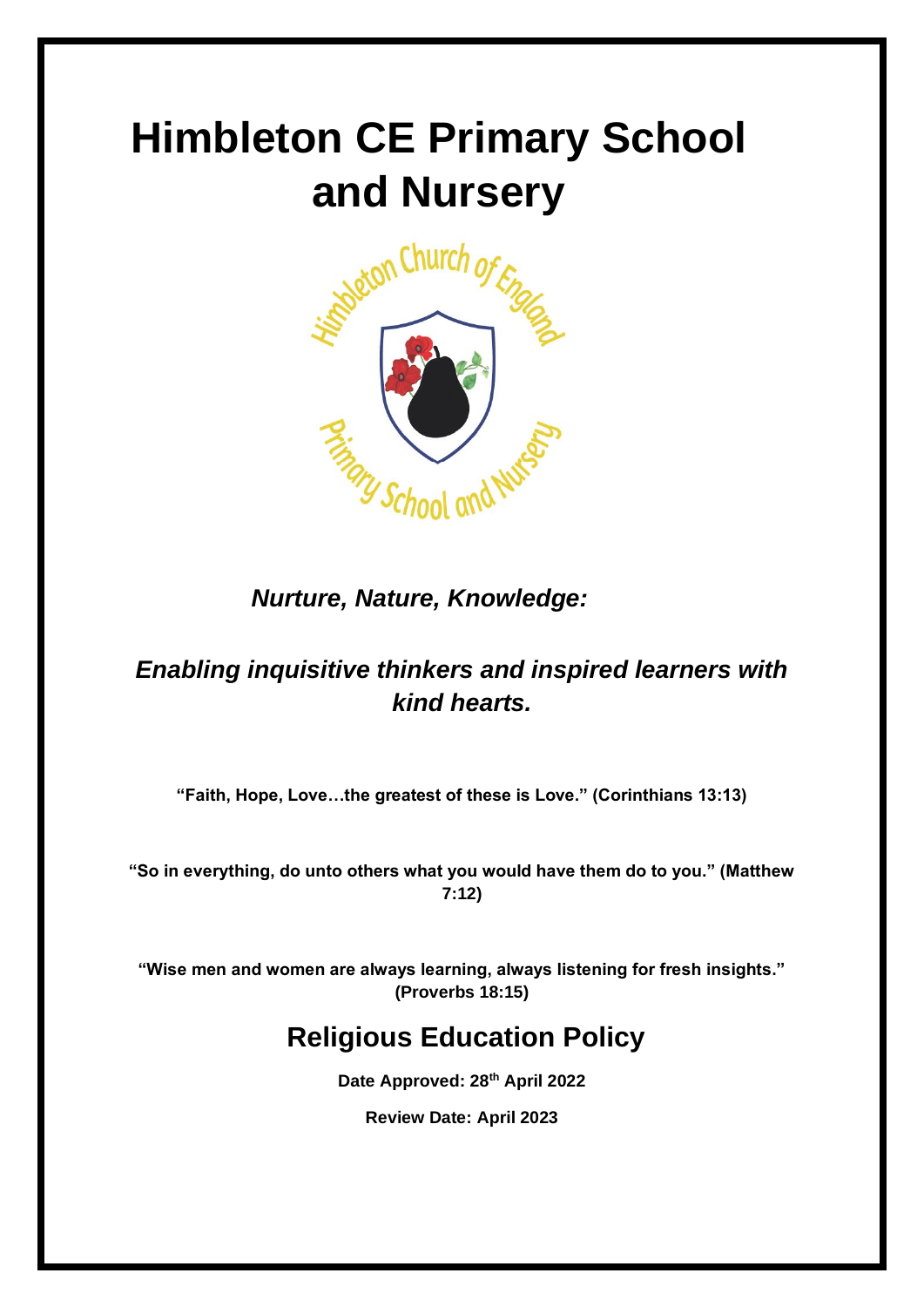**The principal aim of religious education is to explore what people believe and what difference this makes to how they live, so that pupils can gain the knowledge, understanding and skills needed to handle questions raised by religion and belief, reflecting on their own ideas and ways of living.** 

#### **Contents:**

**Introduction Legal Position of Religious Education in School The Church of England's Statement of Entitlement Religious Education and the school's Christian Vision Religious Education Intent School Approach to Religious Education Organisation & Time Allocation Assessment / Recording & Reporting Responsibilities for RE in School The Right of Withdrawal from Religious Education**

#### **Introduction**

This policy has been written in the light of the Church of England's Vision for Education (Autumn 2016), Valuing all God's Children (Summer 2019) and through reflection on the SIAMS Evaluation Schedule for schools.

## **Legal Position of Religious Education in School**

Religious Education (RE) is unique in the curriculum as it is neither a core or foundation subject. The 1988 Education Act states 'Religious Education has equal standing in relation to core subjects of the National Curriculum in that it is compulsory for all pupils'.

Himbleton C of E Primary School is a Church of England Voluntary Controlled School and therefore follows the Worcestershire Agreed Syllabus for Religious Education 2020 – 2025.

## **The Church of England's Statement of Entitlement**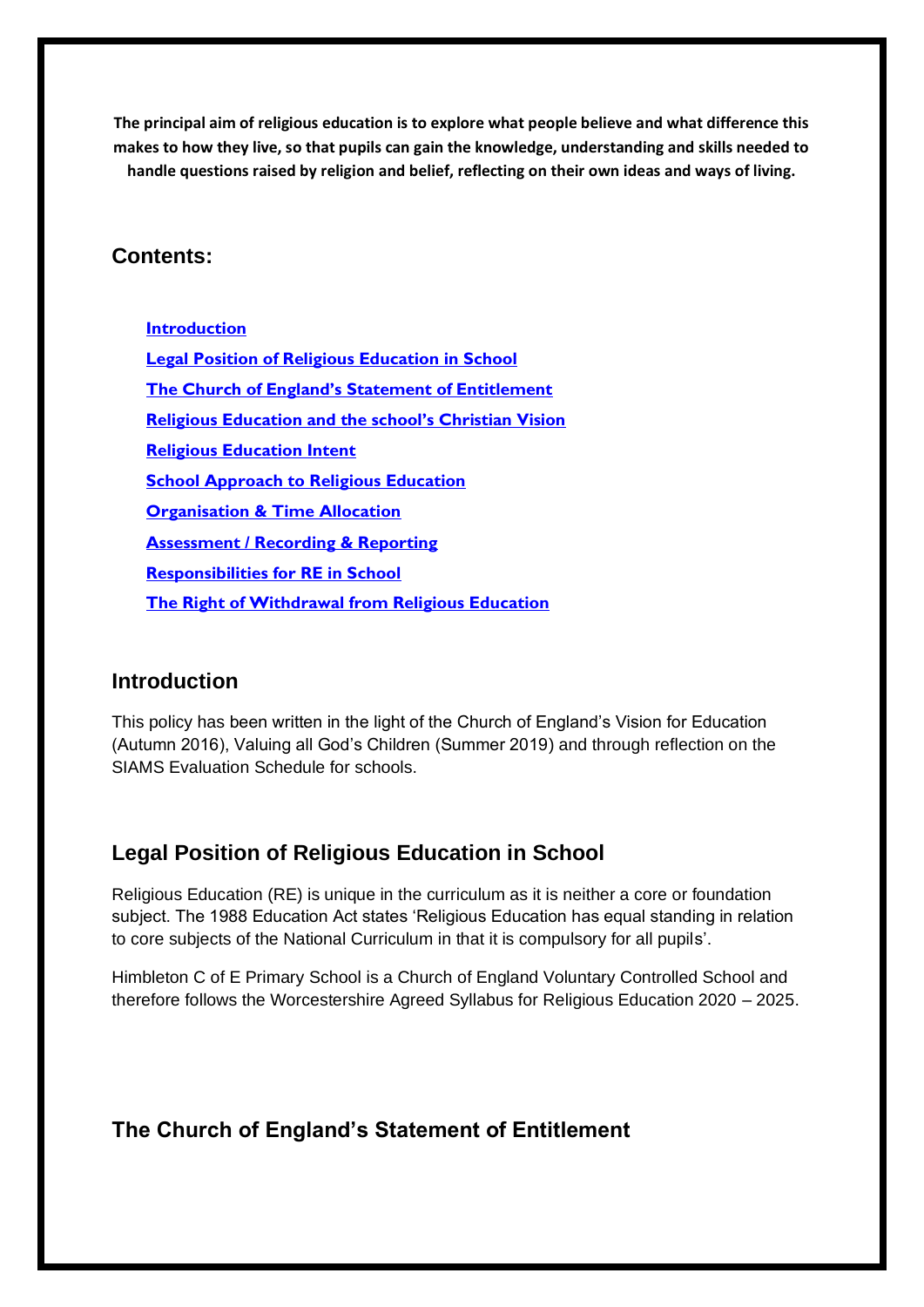The Church of England's Statement of Entitlement (February 2019) outlines the aims and expectations for RE in Church of England schools and guides this school's approach to RE.

It begins by stating: 'Religious Education in a Church school should enable every child to flourish and to live life in all its fullness (John 10:10). It will help to educate for dignity and respect encouraging all to live well together'. Quoting from the Church of England's Vision for Education: Deeply Christian, Serving the Common Good, it continues: 'Such an approach is offered through a commitment to generous hospitality, being true to our underpinning faith, but with a deep respect for the integrity of other religious traditions (and worldviews) and for the religious freedom of each person'.

## **Religious Education and the school's Christian Vision**

#### **The School's Vision:**

"Enabling inquisitive thinkers and inspired learners with kind hearts."

Building on these themes, we believe that our Religious Education curriculum contributes to the outworking of our vision as it has an enormous part to play in developing awareness of the wider world and preparing our children for life beyond Himbleton.

## **Religious Education Intent**

The intent of Religious Education at Himbleton C of E Primary School is to ensure our children have an understating of, and respect and tolerance for the diversity of beliefs and cultures in the world, the impact that this has on the way in which people live their lives and what can motivate action.

## **School Approach to Religious Education**

In-line with all church schools, this school has duty to provide accurate knowledge and understanding of religions and world views.

At Himbleton, we follow the Worcestershire Agreed Syllabus for Religious Education. As a Church of England School, we also use 'Understanding Christianity' to ensure that our children have the opportunity to explore Christianity in depth and explore probing questions about life in a safe, secure and respectful environment.

A wide range of imaginative teaching methods and pupil groupings ensure effective RE sessions. We appreciate the positive impact that local faith communities can have on pupils' experience in RE. Therefore, this school encourages visits to places of worship and welcomes visitors from different faith communities. We recognise it is vitally important that teachers demonstrate respectful attitudes towards all faiths, modelling the attitudes and responses we would expect from our pupils.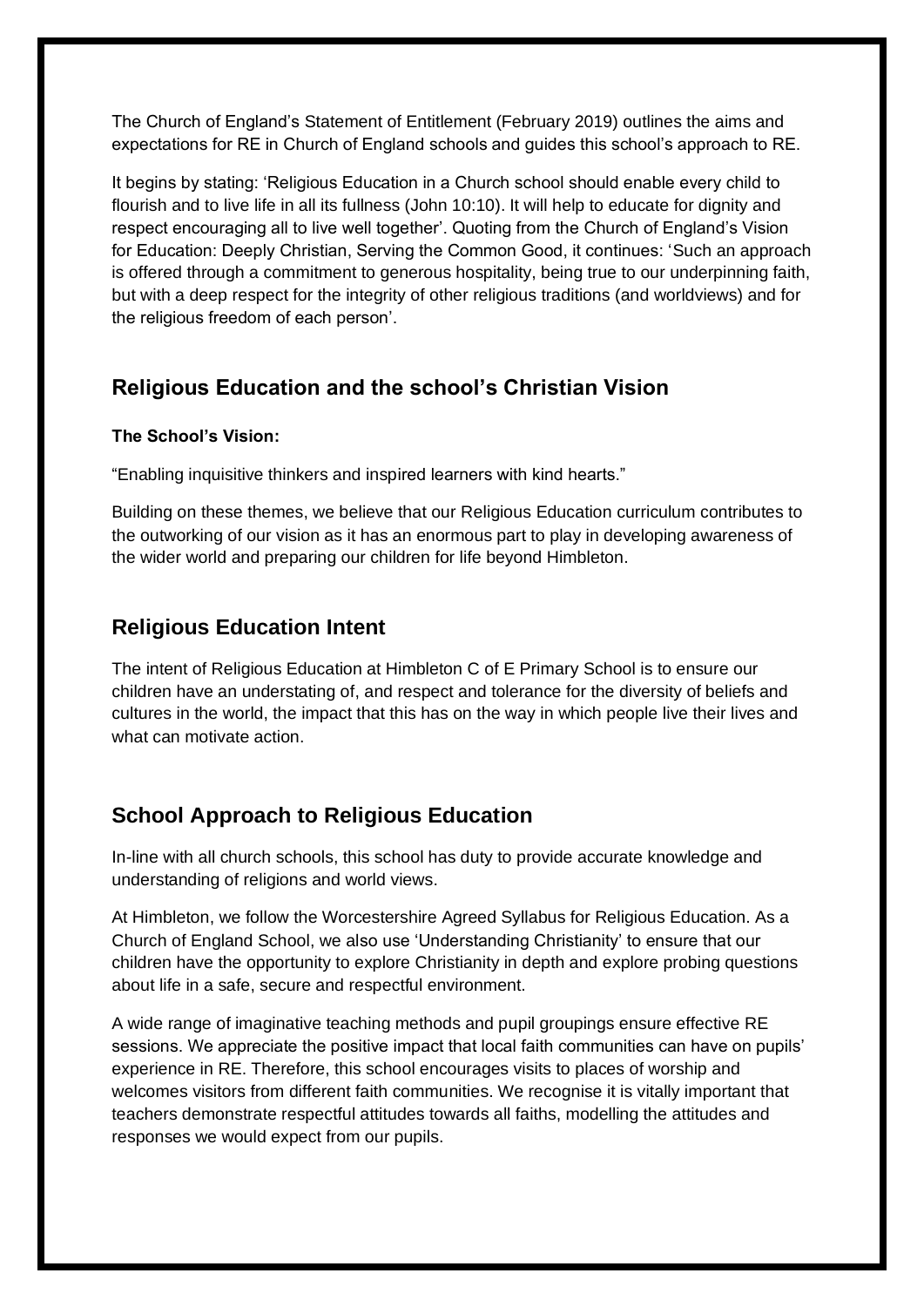As identified in the Statement of Entitlement, teaching and learning in RE in this school will provide:

- a challenging and robust curriculum based on an accurate theological framework
- an assessment process which has rigour and demonstrates progression based on knowledge and understanding of core religious concepts
- a curriculum that draws on the richness and diversity of religious experience worldwide
- a pedagogy that instils respect for different views and interpretations; and, in which real dialogue and theological enquiry takes place
- the opportunity for pupils to deepen their understanding of the religion and world views as lived by believers
- a positive contribution to Spiritual, Moral, Social and Cultural (SMSC) development.

# **Organisation & Time Allocation**

In accordance with the structure of Worcestershire Agreed Syllabus, we have agreed that, as a minimum:

- in the Foundation Stage pupils will encounter Christianity and other faiths, as part of their growing sense of self, their own community and their place within it. They will be introduced to a range of faith traditions and will be taught RE for 36 hours over the year
- at Key Stage 1 pupils study Christianity and Judaism or Islam. RE will be taught for at least for 36 hours over the year.
- at Key Stage 2 pupils study Christianity, Judaism, Hinduism, Islam and also consider non-religious worldviews. RE will be taught for at least for 45 hours over the year.

# **Assessment / Recording & Reporting**

The Worcestershire Agreed Syllabus for Religious Education 2020-2025 sets out a structure for recognising pupil achievements and each pupil can work progressively towards achieving the expected end of Key Stage learning outcomes as outlined in the syllabus.

As a school we track progress in RE through ongoing formative assessment within sessions and a summative assessment at the end of each unit of learning.

School reports are sent home in the Summer term of each year and the RE report is written with reference to assessment records as well as pupils' individual work.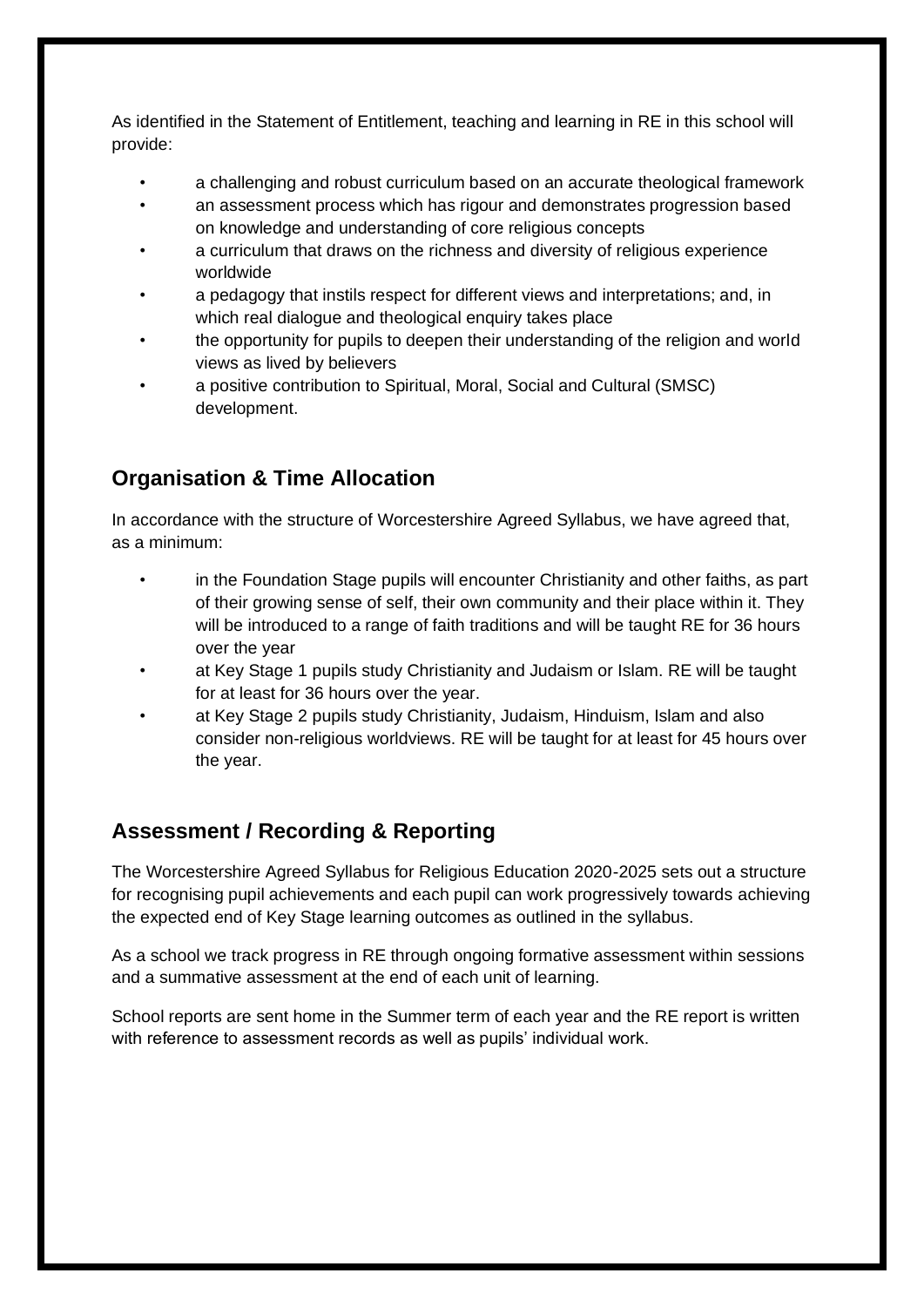## **Responsibilities for RE in School**

The Headteacher, Mrs Gemma Martin, has ultimate responsibility for ensuring that the legal framework for RE is carried out and that the teaching of RE fits within the school's distinctively Christian vision. At Himbleton, some of the responsibilities for RE may be delegated to other members of staff.

The Subject Leader, Mrs Sara Hedges, is responsible for:

- ensuring personal subject knowledge and expertise are kept up-to-date by participating in Continuing Professional Development (CPD) for RE and share good practice
- attending RE clusters / hub meetings
- providing and sourcing in-service training for staff as necessary
- ensuring the staff are familiar with the syllabus and supporting resources such as Understanding Christianity
- supporting and clarifying approach to planning, delivery and assessment being clear about the subject's intent, implementation and impact
- acquiring and organising appropriate resources, managing a budget when necessary
- monitoring the teaching and learning of RE through regular lesson observations, work scrutiny, learning walks, analysis of data and pupil voice and being able to discuss impact and standards, all in conjunction with the Headteacher / Senior Leadership Team
- contributing to the SIAMS self-evaluation process, including, but not limited to Strand 7.

The Headteacher and Governors must ensure:

- RE has a high profile within the curriculum
- that the legal framework for RE is upheld within the school
- that all pupils make progress in achieving the learning outcomes of the RE curriculum
- the subject is well led and effectively managed and that standards and achievement in RE and the quality of the provision are subject to regular and effective self-evaluation
- those teaching RE are suitably qualified and trained in the subject and have effective and regular opportunities for CPD
- teachers newly-appointed to church schools are provided with support offered by the Diocese to enable them to become effective teachers of RE
- that clear information is provided for parents on the RE curriculum and the right to withdraw
- RE is resourced, staffed and timetabled so that the school can fulfil its legal obligations on RE and pupils make good progress
- appropriate support is in place to ensure the effective provision of RE.